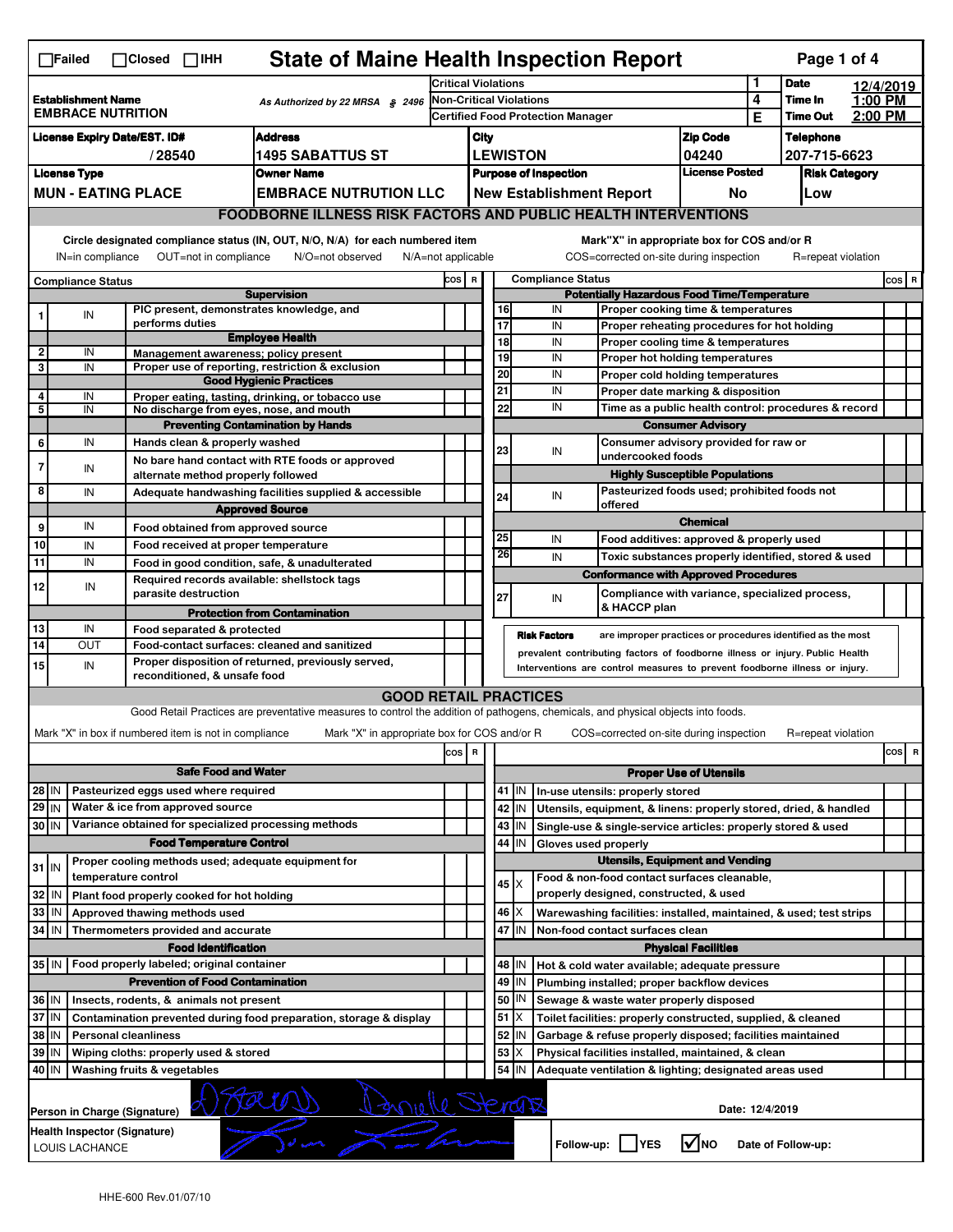|                                                       |                                           |                    | <b>State of Maine Health Inspection Report</b> | Page 2 of 4       |                           |                                  |
|-------------------------------------------------------|-------------------------------------------|--------------------|------------------------------------------------|-------------------|---------------------------|----------------------------------|
| <b>Establishment Name</b><br><b>EMBRACE NUTRITION</b> |                                           |                    | As Authorized by 22 MRSA                       | 12/4/2019<br>Date |                           |                                  |
| License Expiry Date/EST. ID#<br>/28540                | <b>Address</b><br><b>1495 SABATTUS ST</b> |                    | City / State<br><b>LEWISTON</b>                | /ME               | <b>Zip Code</b><br>104240 | <b>Telephone</b><br>207-715-6623 |
|                                                       |                                           |                    | <b>Temperature Observations</b>                |                   |                           |                                  |
| Location                                              | Temperature                               |                    |                                                | <b>Notes</b>      |                           |                                  |
| Water                                                 | $121*$                                    | Hand wash sink     |                                                |                   |                           |                                  |
| Air temp                                              | $40*$                                     | Cooler unit        |                                                |                   |                           |                                  |
| Water                                                 | $120*$                                    | Restroom hand wash |                                                |                   |                           |                                  |



**Date: 12/4/2019**

HHE-601(a)Rev.01/07/10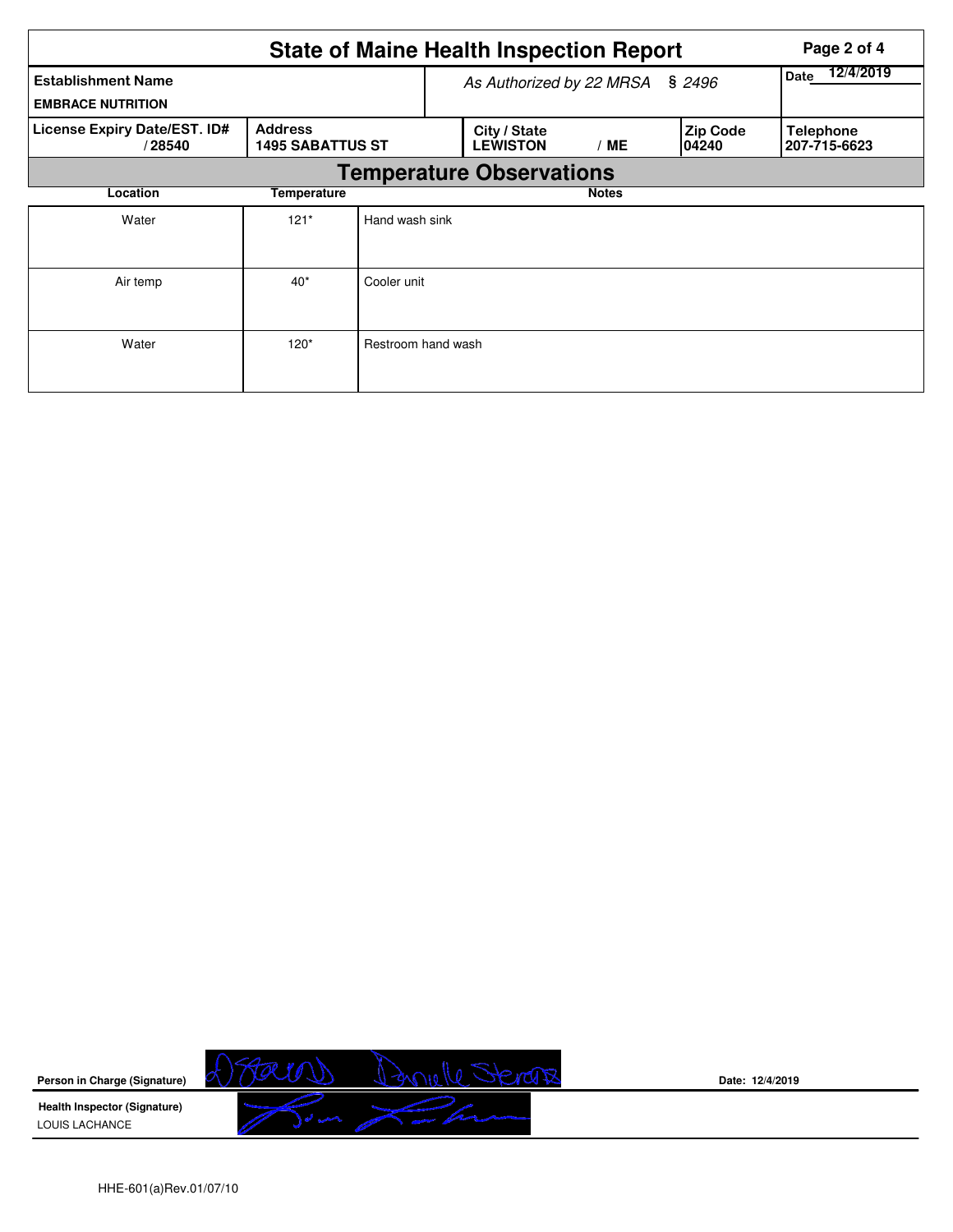| <b>State of Maine Health Inspection Report</b>                                                                                                     |                                           |                                 |           |                          |                   |  |  |  |
|----------------------------------------------------------------------------------------------------------------------------------------------------|-------------------------------------------|---------------------------------|-----------|--------------------------|-------------------|--|--|--|
| <b>Establishment Name</b>                                                                                                                          |                                           |                                 |           |                          | 12/4/2019<br>Date |  |  |  |
| <b>EMBRACE NUTRITION</b>                                                                                                                           |                                           |                                 |           |                          |                   |  |  |  |
| License Expiry Date/EST. ID#<br>/28540                                                                                                             | <b>Address</b><br><b>1495 SABATTUS ST</b> | City / State<br><b>LEWISTON</b> | <b>ME</b> | <b>Zip Code</b><br>04240 |                   |  |  |  |
| <b>Observations and Corrective Actions</b>                                                                                                         |                                           |                                 |           |                          |                   |  |  |  |
| Violations cited in this report must be corrected within the time frames below, or as stated in sections<br>8-405.11 and 8-406.11 of the Food Code |                                           |                                 |           |                          |                   |  |  |  |
| 14: 4-703.11: C: Manual and/or mechanical methods of sanitizing incomplete.                                                                        |                                           |                                 |           |                          |                   |  |  |  |
| INSPECTOR NOTES: Establishment does not have a chemical sanitizer on site. Purchase and use appropriately.                                         |                                           |                                 |           |                          |                   |  |  |  |
| 45: 4-202.16: N: Non-food contact surfaces are improperly designed and constructed.                                                                |                                           |                                 |           |                          |                   |  |  |  |
| INSPECTOR NOTES: Bar area has unsealed wood surface in spots. Seal to be smooth, sealed and easily cleanable.                                      |                                           |                                 |           |                          |                   |  |  |  |
| 46: 4-302.14: N: No chemical test kit available.                                                                                                   |                                           |                                 |           |                          |                   |  |  |  |
| INSPECTOR NOTES: Purchace testing kit to measure effectiveness of chemical sanitizer.                                                              |                                           |                                 |           |                          |                   |  |  |  |
| 51: 6-202.14: N: Toilet room not enclosed, with a self closing, tight fitting door.                                                                |                                           |                                 |           |                          |                   |  |  |  |
| INSPECTOR NOTES: Install hardware to ensure self closing, tight fitting door.                                                                      |                                           |                                 |           |                          |                   |  |  |  |

53: 6-201.11: N: Floors, walls, and ceilings are not smooth and easily cleanable.

INSPECTOR NOTES: Seal tiles to prevent build up and ensure smooth, sealed surface.

Bonelle Sterans TØ  $\varpi$ **Person in Charge (Signature) Health Inspector (Signature)**   $\sqrt{2}$  on LOUIS LACHANCE

**Date: 12/4/2019**